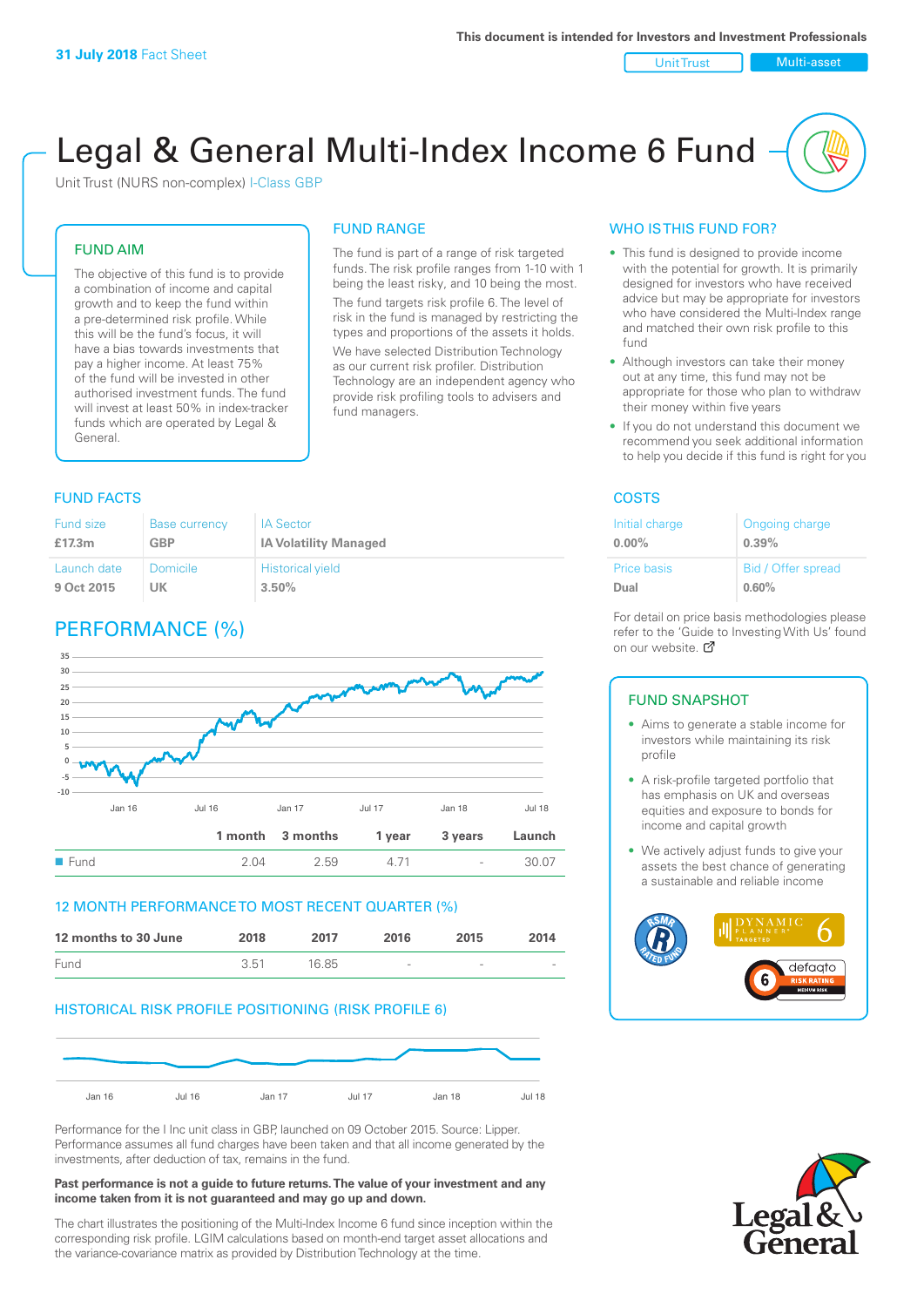### Legal & General Multi-Index Income 6 Fund

Unit Trust (NURS non-complex) I-Class GBP

### PORTFOLIO BREAKDOWN

All data source LGIM unless otherwise stated. Totals may not sum due to rounding.





#### FUND MANAGERS

The fund managers have responsibility for managing the multi-index fund range. They are part of the Multi-Asset Funds (MAF) team in LGIM. This team focuses on designing and managing multi-asset funds that are tailored to match the specific objectives of various client types. The team sits within a wider Asset Allocation team which combines both depth of experience with a broad range of expertise from different fields, including fund management, investment consulting and risk management roles.

## TOP 10 HOLDINGS (%)

| <b>L&amp;G UK Index Trust</b>                                    | 9.9 |
|------------------------------------------------------------------|-----|
| <b>L&amp;G US Index Trust</b>                                    | 7.8 |
| L&G Emerging Markets Government Bond (Local Currency) Index Fund | 7.4 |
| L&G Emerging Markets Government Bond (US\$) Index Fund           | 7.3 |
| iShares UK Dividend UCITS ETF                                    | 7.2 |
| L&G European Index Trust                                         | 6.3 |
| <b>L&amp;G Pacific Index Trust</b>                               | 6.3 |
| L&G High Income Trust                                            | 5.9 |
| <b>LGIM Global Corporate Bond Fund</b>                           | 4.6 |
| <b>L&amp;G UK Property Fund</b>                                  | 4.3 |